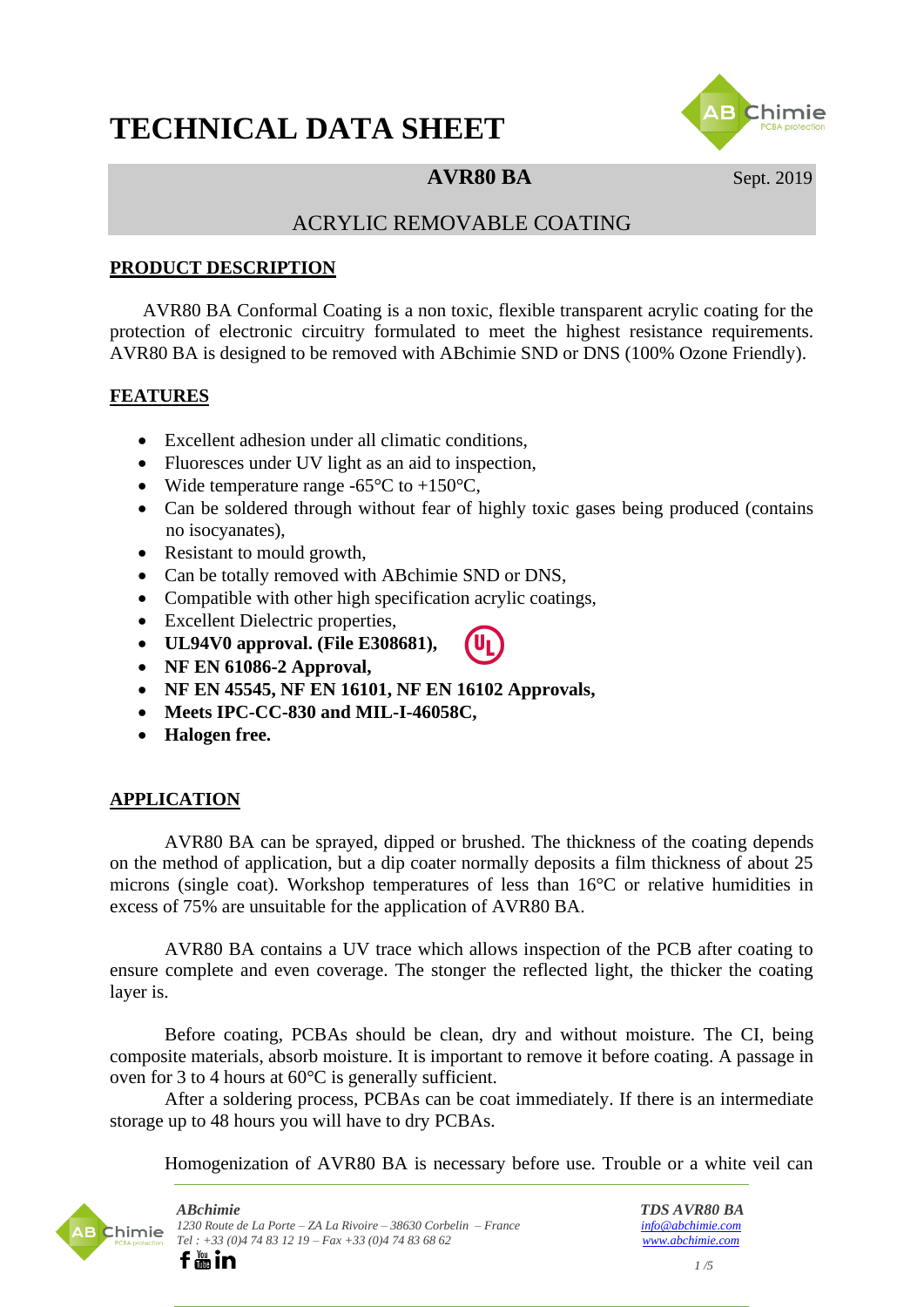also be observed in the varnish AVR80 BA, then just mix the varnish before use.

#### **Cleaning**

AVR80 BA can be applied on uncleaned PCBAs. A cross cut test may to do to check the good adhesion on the PCBAs.

Cleaning will increase adhesion on the substrat. ABchimie manufacture a range of 100% Ozone Friendly cleaning products in both the hydrocarbon solvent and aqueous fields. All products produce results within the Military specification (<1.56mg NaCL/cm2). Please contact ABchimie for further information.

#### **Dip Coating**

Ensure that the coating material in the container has been agitated thoroughly and has been allowed to stand for at least 2 hours for all the air bubbles to disperse.

Acrylic Thinners (DVA BA) should be used to keep the AVR80 BA coating at a suitable viscosity for dipping. DVA BA is added periodically as the solvent evaporates. The viscosity should be checked using a viscosity meter or "flow cup" (Zahn 2).

The board assemblies should be immersed in the AVR80 BA dipping tank in the vertical position, or at an angle as close to the vertical as possible. Connectors should not be immersed in the liquid unless they are very carefully masked. ABchimie Peelable Coating Mask (LDM) is ideal for this application.

Leave submerged for about 1 minute until the air bubbles have dispersed. The board or boards should then be withdrawn VERY SLOWLY (5 to 20 cm/mn) so that an even film covers the surface. After withdrawing, the boards should be left to drain over the tank until the majority of residual coating has left the surface.

After the draining operation is complete, the boards should be placed in an aircirculating drying cabinet and left to dry.

#### **Spraying**

Bulk AVR80 BA needs to be thinned with DVA BA R before spraying. The optimum viscosity to give coating quality and thickness depends on the spray equipment and conditions but a starting point could be 1 parts coating to 1 part thinners. If bulk coating material has been agitated, allow to stand until air bubbles have dispersed.

AVR80 BA is suitable both for use in manual spray guns and computer controlled airless spray equipment that only coats the required areas of the PCB, eliminating the need for masking.

The nozzle of the spray gun requires to be selected to give an even spray to suit the prevailing viscosity of the coating material.

To ensure penetration of the coating beneath the components and in confined spaces, spray the assembly from all directions to give an even coating.

After spraying, the boards should be placed in an air-circulating drying cabinet and left to dry.

# **Brushing**

Ensure that the coating material has been agitated thoroughly and has been allowed to settle for at least 2 hours. The coating should be kept at ambient temperature. Gently apply the coating with a good quality brush (silk) so as not to leave brush marks and so that the components and wiring are not disturbed.

When the brushing operation is complete the boards should be placed in an aircirculating drying cabinet and left to dry.

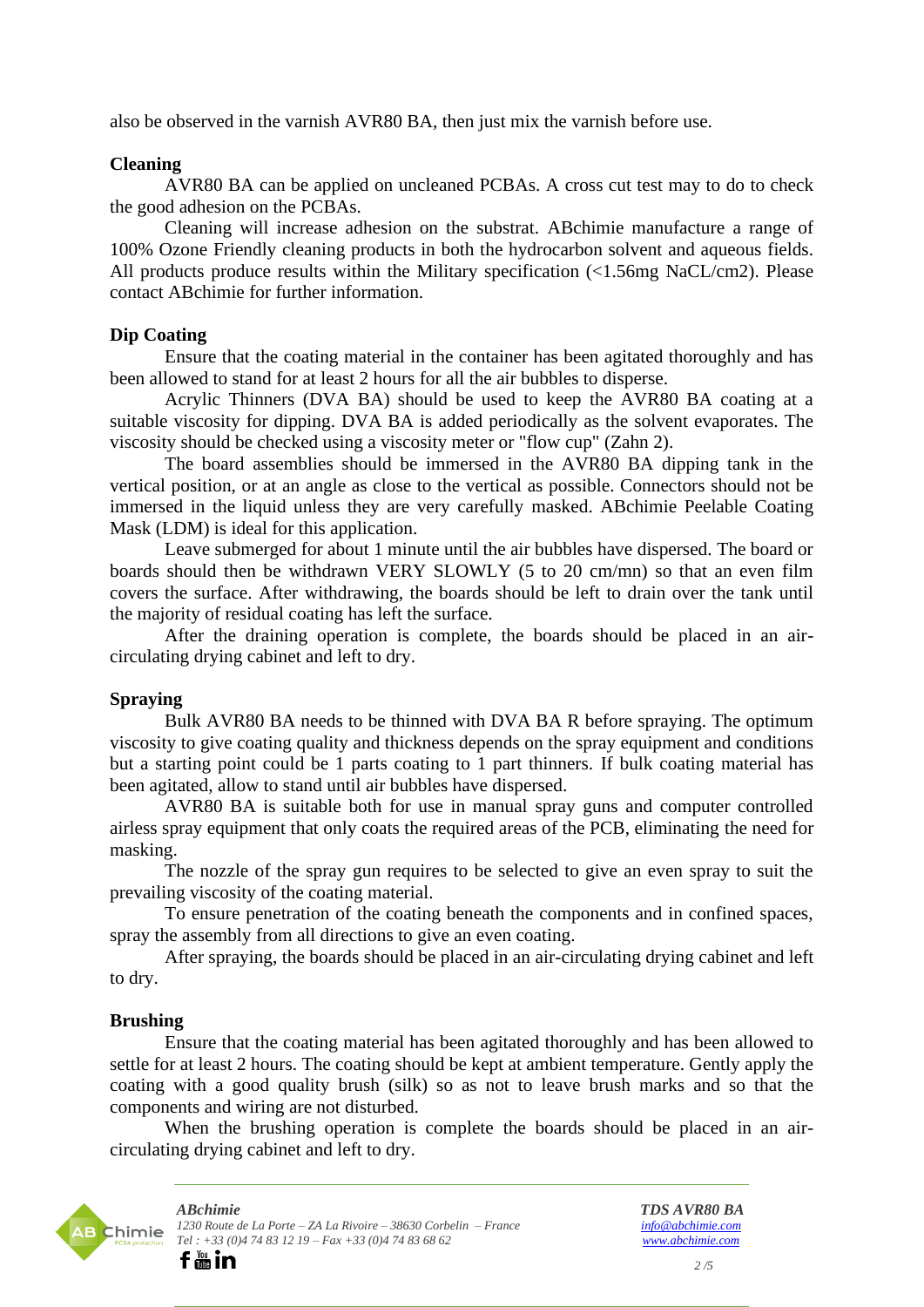# **Drying Times and Curing Conditions**

AVR80 BA will be touch dry after 15 - 20 minutes at room temperature and does not require a thermal cure. The full properties of AVR80 BA will be obtained after a 24 hours at room temperature.

Immediate adhesion can be accelerated by the use of a thermal cure of 2 hours at 50°C. However solvants must be evaporated before heating.



This thermal profile can be adapted:  $\pm 10^{\circ}$ C, depending some more parameters, such as: thickness deposit, design of the PCB...

#### **Double Coating**

Two coats of AVR80 BA are not usually required. However if two coats are required, the second coating should be applied after the first coating is dry. This will ensure that the two coats will bond satisfactorily.

# **TYPICAL PROPERTIES**

# **Liquid AVR80 BA**

Colour: Pale coloured liquid Non-volatile content: 30% (22%Version DS65) Viscosity @ 20°C (*ASTM D4212*): 245-300 cSt (Bulk) Specific Gravity @ 20°C: 0.93 Flash Point: 25°C Drying Time:  $\langle 20 \text{ min. touch dry} \rangle$ 

24 hours optimum properties

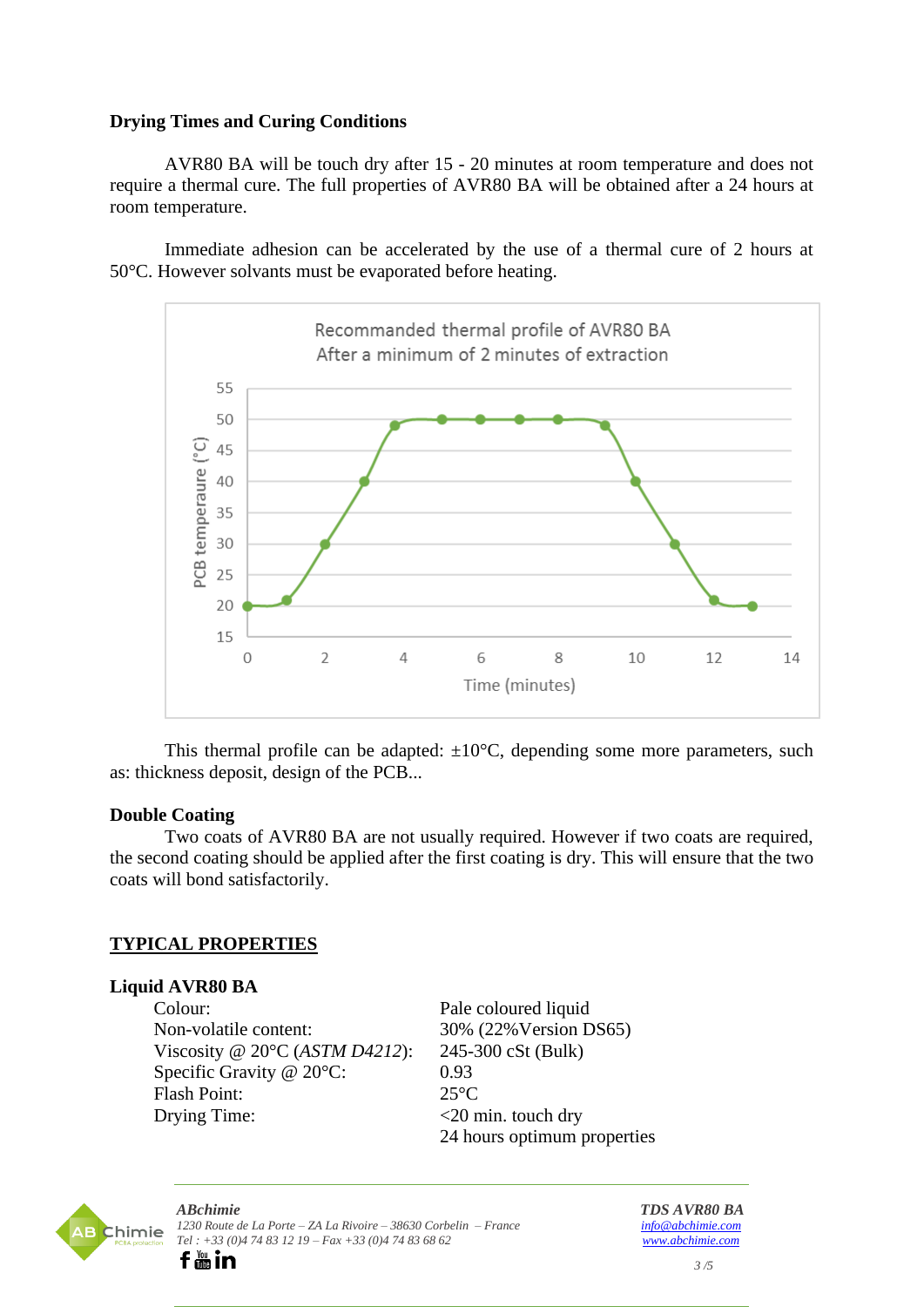#### **Cured AVR80 BA Coating**

| Colour:                                    | Transparent (blue reflection)                                                                    |
|--------------------------------------------|--------------------------------------------------------------------------------------------------|
| Dielectric Strength:                       | $50 \text{ kV/mm}$                                                                               |
| Insulation resistance $(\Omega)$           | $10^{12} \Omega$ ( <i>MIL-I-46058C</i> )                                                         |
| Dielectric withstanding voltage            | $> 1500V$ ( <i>MIL-I-46058C</i> )                                                                |
| <b>Temperature Range:</b>                  | -65 $\mathrm{^{\circ}C}$ to +150 $\mathrm{^{\circ}C}$                                            |
| Flammability:                              | Self-extinguishing (UL94V0)                                                                      |
| Dissipation Factor (1MHz, $25^{\circ}$ C): | 0.01                                                                                             |
| Glass Transition Temperature (Tg)          | $29^{\circ}C$                                                                                    |
| Thermal expansion coefficient              | 130ppm/ $\rm ^{\circ}C$ (if T $\rm <$ Tg)                                                        |
|                                            | 280ppm/ ${}^{\circ}C$ (if T $>$ Tg)                                                              |
| <b>CTI</b>                                 | $>600$ (DIN EN 60112 on FR4)                                                                     |
| SIR test                                   | 20°C-65°C, 95%RH, 7days (IPC CC 830)                                                             |
| Damp heat test                             | 85°C, 85%RH, 1000h (IEC 600068-2-67)                                                             |
| <b>Salt Mist Test</b>                      | 35°C, 5% salt, 48h ( <i>IEC 60068-2-11</i> )                                                     |
| <b>VRT</b>                                 | -55 $\mathrm{^{\circ}C}$ +125 $\mathrm{^{\circ}C}$ , 20 cycles, pente 10 $\mathrm{^{\circ}C/mm}$ |
| Thermal chock                              | $-65^{\circ}$ C +125 <sup>o</sup> C, 100 cycles, ( <i>IPC CC 830</i> )                           |
|                                            | $-40^{\circ}$ C +105°C, 1500 cycles (IEC 60068-2-14)                                             |
| Flowing mix gas                            | OK (IEC 60068-2-60)                                                                              |
|                                            | (4 gas test/ 21d, 75% RH; 25°C; C12: 10ppm; No2: 200; H2S 10ppm; SO2: 200 ppm)                   |

The conformal coating AVR80 BA is compliance with REACH and RoHS regulations. If you want a certificate, please contact us [\(info@abchimie.com\)](mailto:info@abchimie.com).

# **AVAILABLE VERSIONS**

AVR80 BA DS65 : For dispensing machine (viscosity at 65 cSt @25°C) AVR80 BA DS83 : For dispensing machine (viscosity at 83 cSt @25°C) AVR80 BA DS: Viscosity adapted at the customer needs AVR80 BA 4060/4555/5050 : High viscosity versions AVR80 BA GEL : Gel

# **PACKAGING**

# *AVR80 BA Conformal Coating*

| 400ml Aerosol (100% Ozone Friendly) | <b>AVR80 BA 400</b> |
|-------------------------------------|---------------------|
| 5 Litres Bulk                       | AVR80 BA 05L        |

| <b>Acrylic Thinners</b> |              |  |  |
|-------------------------|--------------|--|--|
| 5 Litres                | DVA BA 05L   |  |  |
| 5 Litres                | DVA BA R 05L |  |  |

*Removal Solvent SND* (100% Ozone Friendly, Flammable) 400ml Aerosol SND 400B 5 Litre Bulk SND 05L 30 Litre Bulk SND 30L

# *No toxic Removal Solvent DNS*

o In



*ABchimie TDS AVR80 BA 1230 Route de La Porte – ZA La Rivoire – 38630 Corbelin – France [info@abchimie.com](mailto:info@abchimie.com) [Tel](https://www.facebook.com/ABchimie-PCBs-Protection-887460488062892) [: +3](https://www.youtube.com/channel/UCF3OgrU-nvsNLLZ8SFmoqLw)3 (0)4 74 83 12 19 – Fax +33 (0)4 74 83 68 62 [www.abchimie.com](http://www.abchimie.com/)*